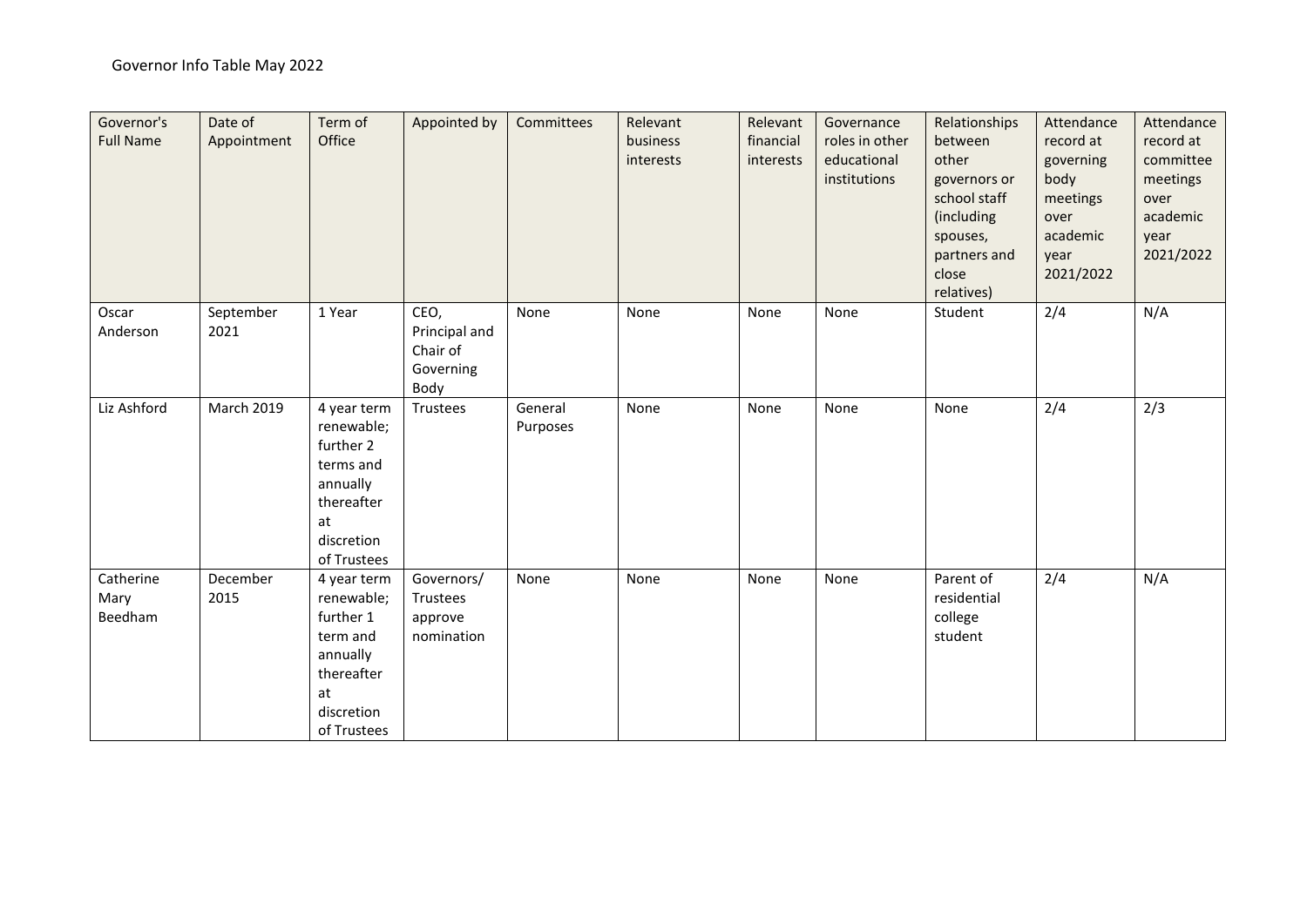| Governor's<br><b>Full Name</b>        | Date of<br>Appointment | Term of<br>Office                                                                                                | Appointed by           | Committees                                                                                                                                   | Relevant<br>business<br>interests | Relevant<br>financial<br>interests | Governance<br>roles in other<br>educational<br>institutions | Relationships<br>between<br>other<br>governors or<br>school staff<br>(including<br>spouses,<br>partners and<br>close<br>relatives) | Attendance<br>record at<br>governing<br>body<br>meetings<br>over<br>academic<br>year<br>2021/2022 | Attendance<br>record at<br>committee<br>meetings<br>over<br>academic<br>year<br>2021/2022 |
|---------------------------------------|------------------------|------------------------------------------------------------------------------------------------------------------|------------------------|----------------------------------------------------------------------------------------------------------------------------------------------|-----------------------------------|------------------------------------|-------------------------------------------------------------|------------------------------------------------------------------------------------------------------------------------------------|---------------------------------------------------------------------------------------------------|-------------------------------------------------------------------------------------------|
| Cheryl Brewer                         | December<br>2013       | 4 year term<br>renewable;<br>3rd term<br>ends 2025<br>annually<br>thereafter<br>at<br>discretion<br>of Trustees  | Trustees               | Deputy Chair<br>of Governing<br>Body,<br>General<br>Purposes,<br>Chair of<br>Quality &<br>Performance,<br>Trustee of<br><b>Treloar Trust</b> | None                              | None                               | None                                                        | None                                                                                                                               | 3/4                                                                                               | 2/6                                                                                       |
| <b>Matt Britton</b>                   | <b>March 2019</b>      | 4 year term<br>renewable;<br>further 2<br>terms and<br>annually<br>thereafter<br>at<br>discretion<br>of Trustees | Trustees               | Chair of<br>General<br>Purposes                                                                                                              | None                              | None                               | None                                                        | None                                                                                                                               | 3/4                                                                                               | 2/3                                                                                       |
| Chris Butler<br>(Teacher<br>Governor) | September<br>2019      | 4 year term<br>renewable;<br>further 2<br>terms and<br>annually<br>thereafter<br>at<br>discretion<br>of Trustees | Elected by<br>Teachers | None                                                                                                                                         | None                              | None                               | None                                                        | Teacher at<br>Treloar's                                                                                                            | 3/4                                                                                               | N/A                                                                                       |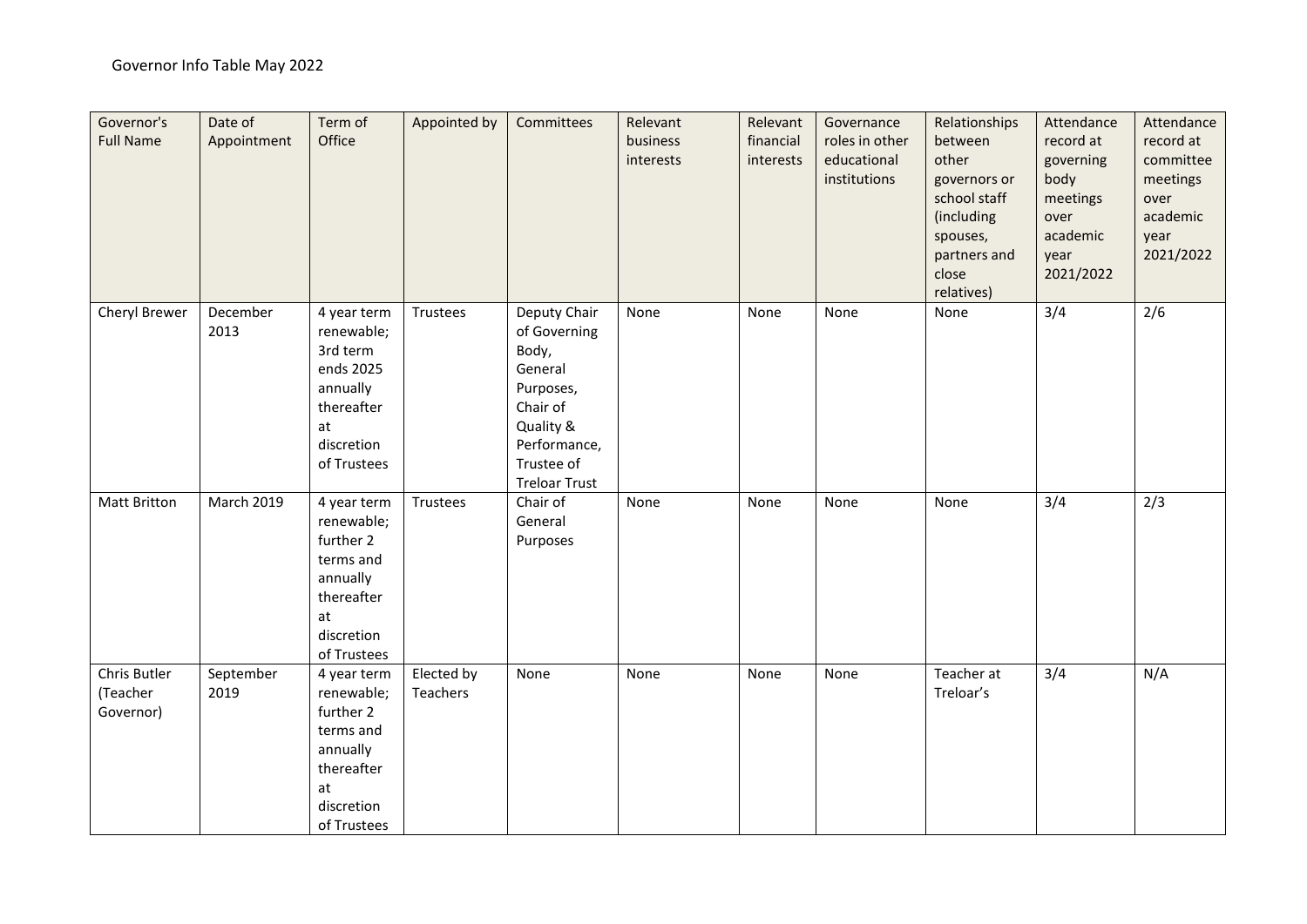| Governor's<br><b>Full Name</b> | Date of<br>Appointment | Term of<br>Office                                                                                                      | Appointed by | Committees                                                                                                             | Relevant<br>business<br>interests                                                                 | Relevant<br>financial<br>interests | Governance<br>roles in other<br>educational<br>institutions                                                                                        | Relationships<br>between<br>other<br>governors or<br>school staff<br>(including<br>spouses,<br>partners and<br>close<br>relatives) | Attendance<br>record at<br>governing<br>body<br>meetings<br>over<br>academic<br>year<br>2021/2022 | Attendance<br>record at<br>committee<br>meetings<br>over<br>academic<br>year<br>2021/2022 |
|--------------------------------|------------------------|------------------------------------------------------------------------------------------------------------------------|--------------|------------------------------------------------------------------------------------------------------------------------|---------------------------------------------------------------------------------------------------|------------------------------------|----------------------------------------------------------------------------------------------------------------------------------------------------|------------------------------------------------------------------------------------------------------------------------------------|---------------------------------------------------------------------------------------------------|-------------------------------------------------------------------------------------------|
| Michael John<br>Chadwick       | <b>July 2011</b>       | 4 year term<br>renewable;<br>3rd term<br>ends 2023<br>and<br>annually<br>thereafter<br>at<br>discretion<br>of Trustees | Trustees     | Chair of<br>Governing<br>Body, General<br>Purposes,<br>Quality &<br>Performance,<br>Trustee of<br><b>Treloar Trust</b> | None                                                                                              | None                               | Bridewell<br>Royal Hospital<br>$-$ King<br>Edwards<br>School,<br>Witley,<br><b>Barrow Hills</b><br>School-<br>Governor Dec<br>$2017 -$<br>current. | None                                                                                                                               | 3/4                                                                                               | 5/7                                                                                       |
| Robert<br>Darracott            | <b>March 2015</b>      | 4 year term<br>renewable;<br>further 1<br>term and<br>annually<br>thereafter<br>at<br>discretion<br>of Trustees        | Trustees     | Quality &<br>Performance                                                                                               | Health<br>consultant,<br>pharmacy and<br>medicines                                                | None                               | None                                                                                                                                               | None                                                                                                                               | 2/4                                                                                               | 2/3                                                                                       |
| <b>Bob Deans</b>               | March 2019             | 4 year term<br>renewable;<br>further 2<br>terms and<br>annually<br>thereafter<br>at<br>discretion<br>of Trustees       | Trustees     | Quality &<br>Performance                                                                                               | Independent<br>Chair of the<br>Joint Committee<br>of four CCG<br>Clinical Chairs in<br>East Kent. | None                               | None                                                                                                                                               | None                                                                                                                               | 2/4                                                                                               | 2/3                                                                                       |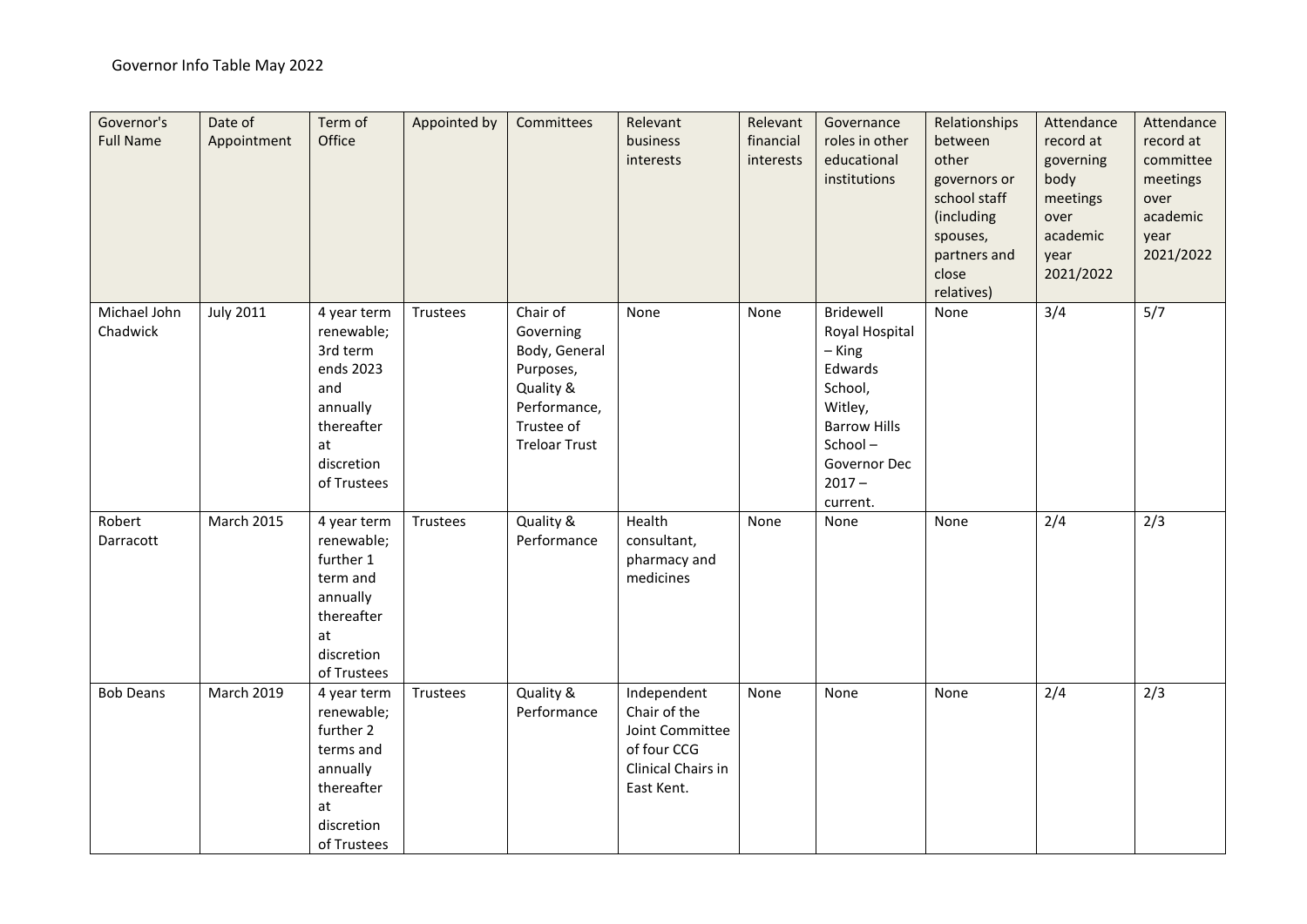| Governor's<br><b>Full Name</b>      | Date of<br>Appointment | Term of<br>Office                                                                                                | Appointed by                                           | Committees                                        | Relevant<br>business<br>interests | Relevant<br>financial<br>interests | Governance<br>roles in other<br>educational<br>institutions | Relationships<br>between<br>other<br>governors or<br>school staff<br>(including<br>spouses,<br>partners and<br>close<br>relatives) | Attendance<br>record at<br>governing<br>body<br>meetings<br>over<br>academic<br>year<br>2021/2022 | Attendance<br>record at<br>committee<br>meetings<br>over<br>academic<br>year<br>2021/2022 |
|-------------------------------------|------------------------|------------------------------------------------------------------------------------------------------------------|--------------------------------------------------------|---------------------------------------------------|-----------------------------------|------------------------------------|-------------------------------------------------------------|------------------------------------------------------------------------------------------------------------------------------------|---------------------------------------------------------------------------------------------------|-------------------------------------------------------------------------------------------|
| Sam<br>Gouldthorp                   | August 2021            | 4 year term<br>renewable;<br>further 2<br>terms and<br>annually<br>thereafter<br>at<br>discretion<br>of Trustees | Elected by<br>non-Teaching<br>staff                    | None                                              | None                              | None                               | None                                                        | Staff member<br>at Treloar's                                                                                                       | 2/4                                                                                               | N/A                                                                                       |
| Jonathan<br>Charles<br>Hetherington | December<br>2016       | 4 year term<br>renewable;<br>further 1<br>term and<br>annually<br>thereafter<br>at<br>discretion<br>of Trustees  | Trustees                                               | Quality &<br>Performance                          | None                              | None                               | None                                                        | none                                                                                                                               | 2/4                                                                                               | 1/3                                                                                       |
| Martin John<br>Miell-Ingram         | September<br>2016      | Principal-<br>ex officio                                                                                         | Trustees                                               | General<br>Purposes,<br>Quality &<br>Performance, | None                              | None                               | None                                                        | Principal at<br>Treloar's                                                                                                          | 3/4                                                                                               | 4/6                                                                                       |
| Ellis Jones                         | September<br>2021      | 1 Year                                                                                                           | CEO,<br>Principal and<br>Chair of<br>Governing<br>Body | None                                              | None                              | None                               | None                                                        | Student                                                                                                                            | 2/4                                                                                               | N/A                                                                                       |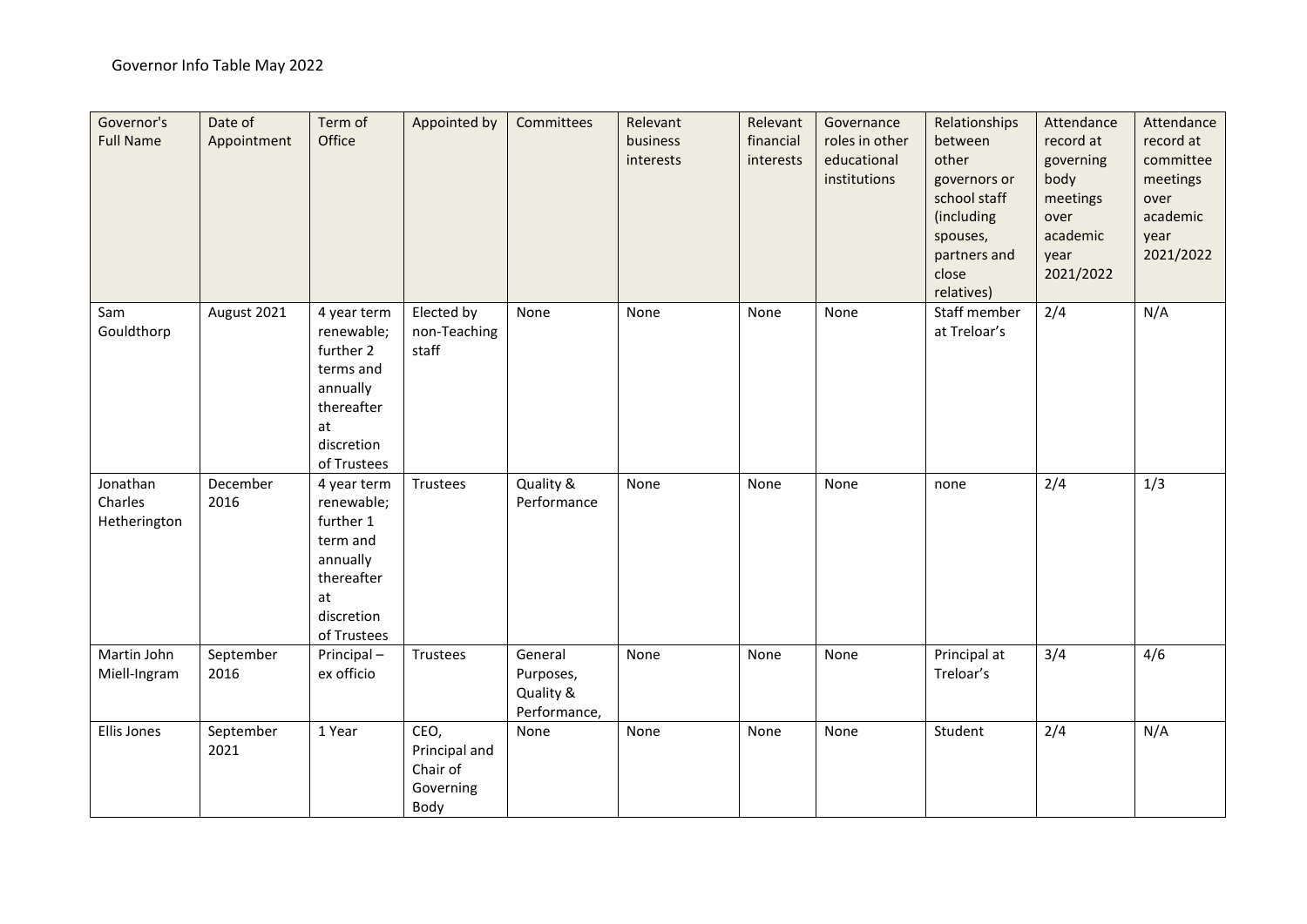| Governor's<br><b>Full Name</b>      | Date of<br>Appointment | Term of<br>Office                                                                                                | Appointed by | Committees                                                      | Relevant<br>business<br>interests | Relevant<br>financial<br>interests | Governance<br>roles in other<br>educational<br>institutions | Relationships<br>between<br>other<br>governors or<br>school staff<br>(including<br>spouses,<br>partners and<br>close<br>relatives) | Attendance<br>record at<br>governing<br>body<br>meetings<br>over<br>academic<br>year<br>2021/2022 | Attendance<br>record at<br>committee<br>meetings<br>over<br>academic<br>year<br>2021/2022 |
|-------------------------------------|------------------------|------------------------------------------------------------------------------------------------------------------|--------------|-----------------------------------------------------------------|-----------------------------------|------------------------------------|-------------------------------------------------------------|------------------------------------------------------------------------------------------------------------------------------------|---------------------------------------------------------------------------------------------------|-------------------------------------------------------------------------------------------|
| <b>Alistair Angus</b><br>Mackintosh | September<br>2015      | Ex-officio -<br>Chair of<br>Trustees                                                                             | Trustees     | Chair of<br>Trustees,<br><b>Treloar Trust</b>                   | None                              | None                               | Governor and<br>Trustee of St<br>George's<br>School, Ascot  | None                                                                                                                               | 3/4                                                                                               | N/A                                                                                       |
| Win<br>Normington                   | Dec 2019               | 4 year term<br>renewable;<br>further 3<br>terms and<br>annually<br>thereafter<br>at<br>discretion<br>of Trustees | Trustees     | Quality &<br>Performance,<br>Trustee of<br><b>Treloar Trust</b> | None                              | None                               | None                                                        | None                                                                                                                               | 2/4                                                                                               | 1/3                                                                                       |
| Dr Victor Olisa                     | <b>March 2018</b>      | 4 year term<br>renewable;<br>further 1<br>term and<br>annually<br>thereafter<br>at<br>discretion<br>of Trustees  | Trustees     | Quality &<br>Performance,<br>Trustee of<br><b>Treloar Trust</b> | None                              | None                               | None                                                        | None                                                                                                                               | 3/4                                                                                               | 1/3                                                                                       |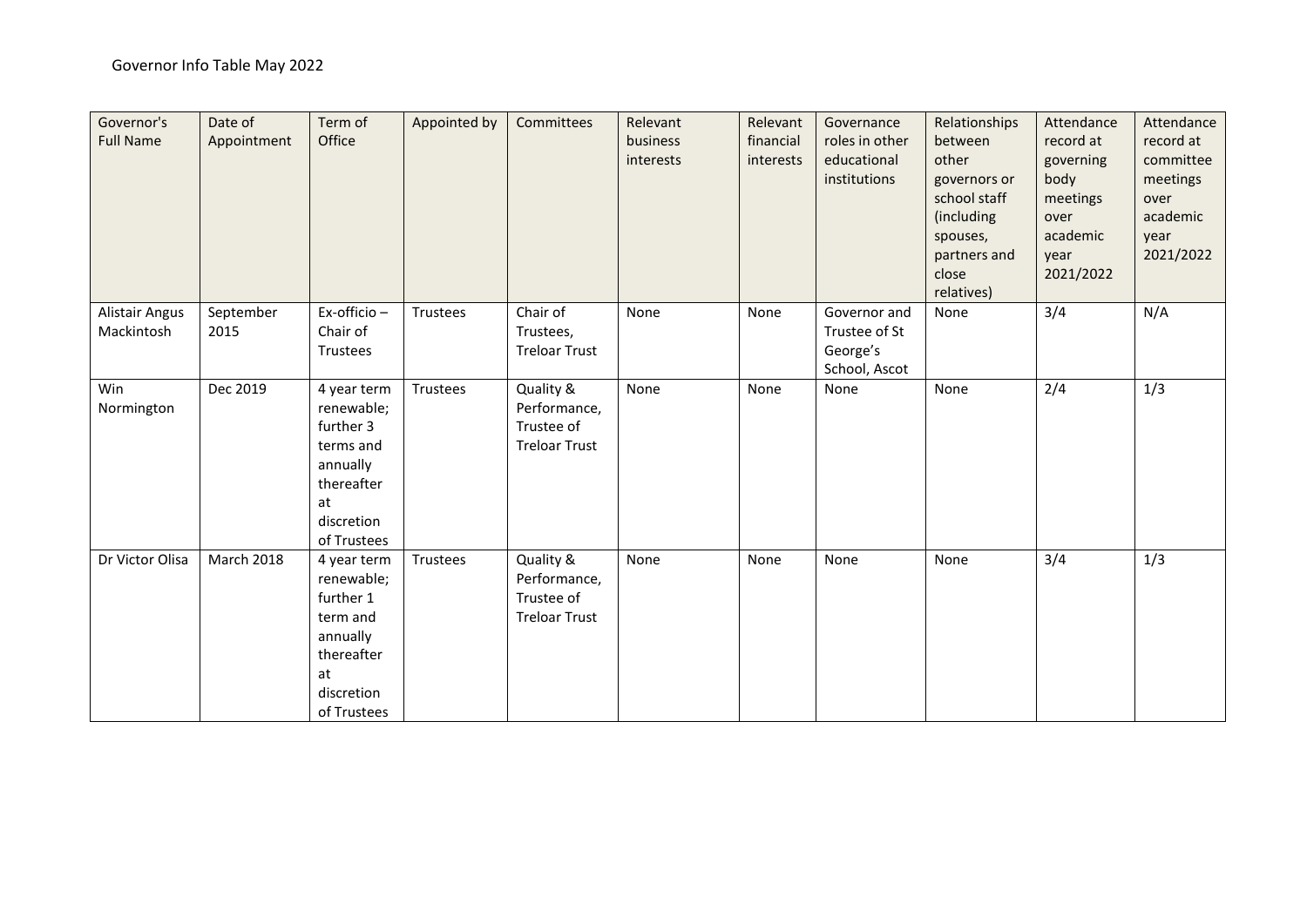| Governor's<br><b>Full Name</b> | Date of<br>Appointment | Term of<br>Office                                                                                                     | Appointed by | Committees               | Relevant<br>business<br>interests                                            | Relevant<br>financial<br>interests | Governance<br>roles in other<br>educational<br>institutions | Relationships<br>between<br>other<br>governors or<br>school staff<br>(including<br>spouses,<br>partners and<br>close<br>relatives) | Attendance<br>record at<br>governing<br>body<br>meetings<br>over<br>academic<br>year<br>2021/2022 | Attendance<br>record at<br>committee<br>meetings<br>over<br>academic<br>year<br>2021/2022 |
|--------------------------------|------------------------|-----------------------------------------------------------------------------------------------------------------------|--------------|--------------------------|------------------------------------------------------------------------------|------------------------------------|-------------------------------------------------------------|------------------------------------------------------------------------------------------------------------------------------------|---------------------------------------------------------------------------------------------------|-------------------------------------------------------------------------------------------|
| Neil Smith                     | December<br>2010       | 4 year term<br>renewable;<br>0 terms<br>remaining<br>and<br>annually<br>thereafter<br>at<br>discretion<br>of Trustees | Trustees     | General<br>Purposes      | None                                                                         | None                               | None                                                        | None                                                                                                                               | 1/4                                                                                               | 2/3                                                                                       |
| Alison<br>Szewczyk             | March 2013             | 4 year term<br>renewable;<br>0 terms<br>remaining<br>and<br>annually<br>thereafter<br>at<br>discretion<br>of Trustees | Trustees     | Quality &<br>Performance | Deputy Director<br>of Nursing<br>(Frimley<br>Health),<br>Registered<br>Nurse | None                               | None                                                        | None                                                                                                                               | 1/4                                                                                               | 1/3                                                                                       |